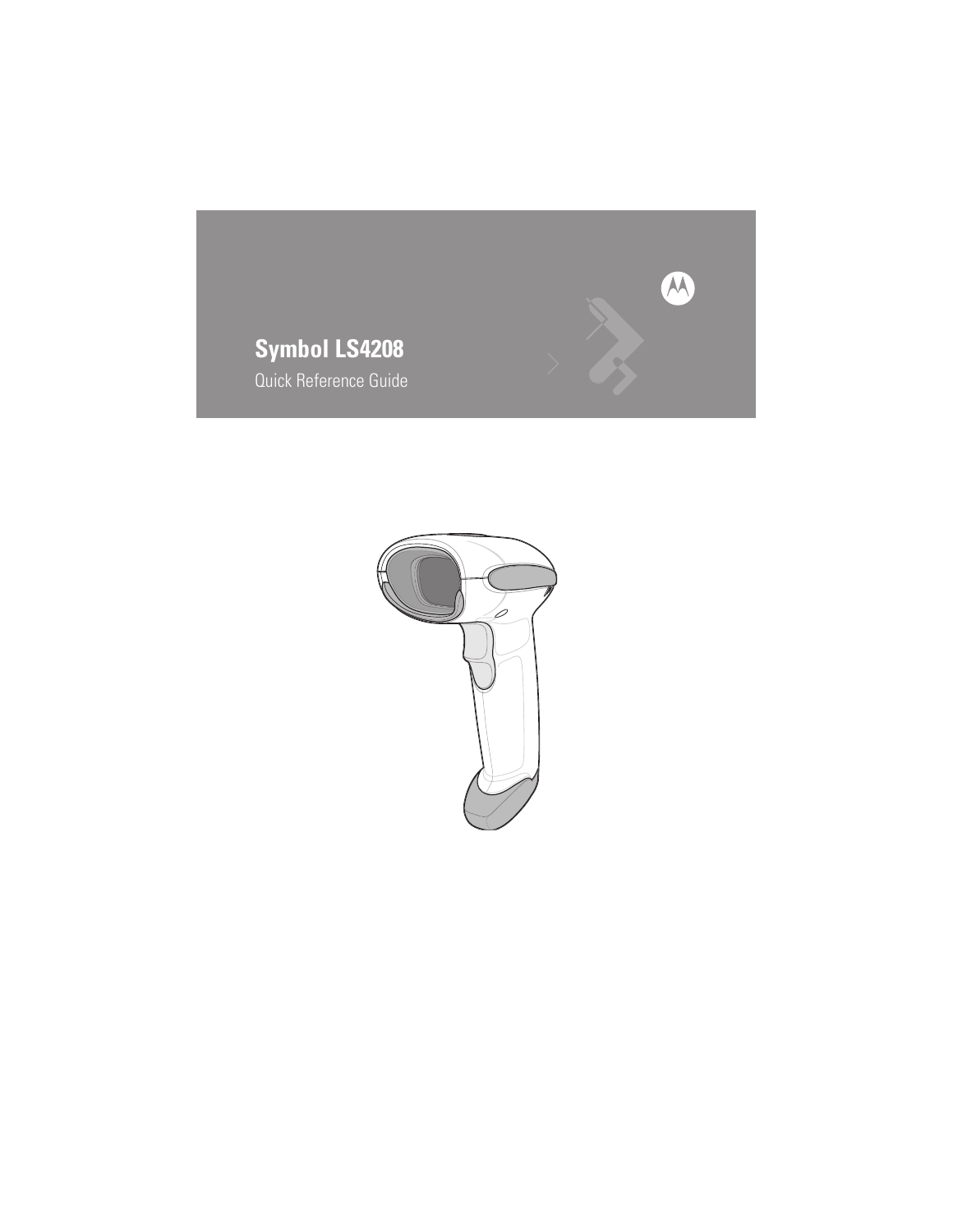#### © **2007-2010 MOTOROLA, INC.** All rights reserved.

Motorola reserves the right to make changes to any product to improve reliability, function, or design.

Motorola does not assume any product liability arising out of, or in connection with, the application or use of any product, circuit, or application described herein.

No license is granted, either expressly or by implication, estoppel, or otherwise under any patent right or patent, covering or relating to any combination, system, apparatus, machine, material, method, or process in which Motorola products might be used. An implied license exists only for equipment, circuits, and subsystems contained in Motorola products.

MOTOROLA, the Stylized M Logo and Symbol and the Symbol logo are registered trademarks of Motorola, Inc. Other product names mentioned in this manual may be trademarks or registered trademarks of their respective companies and are hereby acknowledged.

Motorola, Inc. One Motorola Plaza [Holtsville, N.Y. 11742-1300](http://www.motorola.com/enterprisemobility) http://www.motorola.com/enterprisemobility

## **Warranty**

For the complete Motorola hardware product warranty statement, go to: <http://www.motorola.com/enterprisemobility/warranty>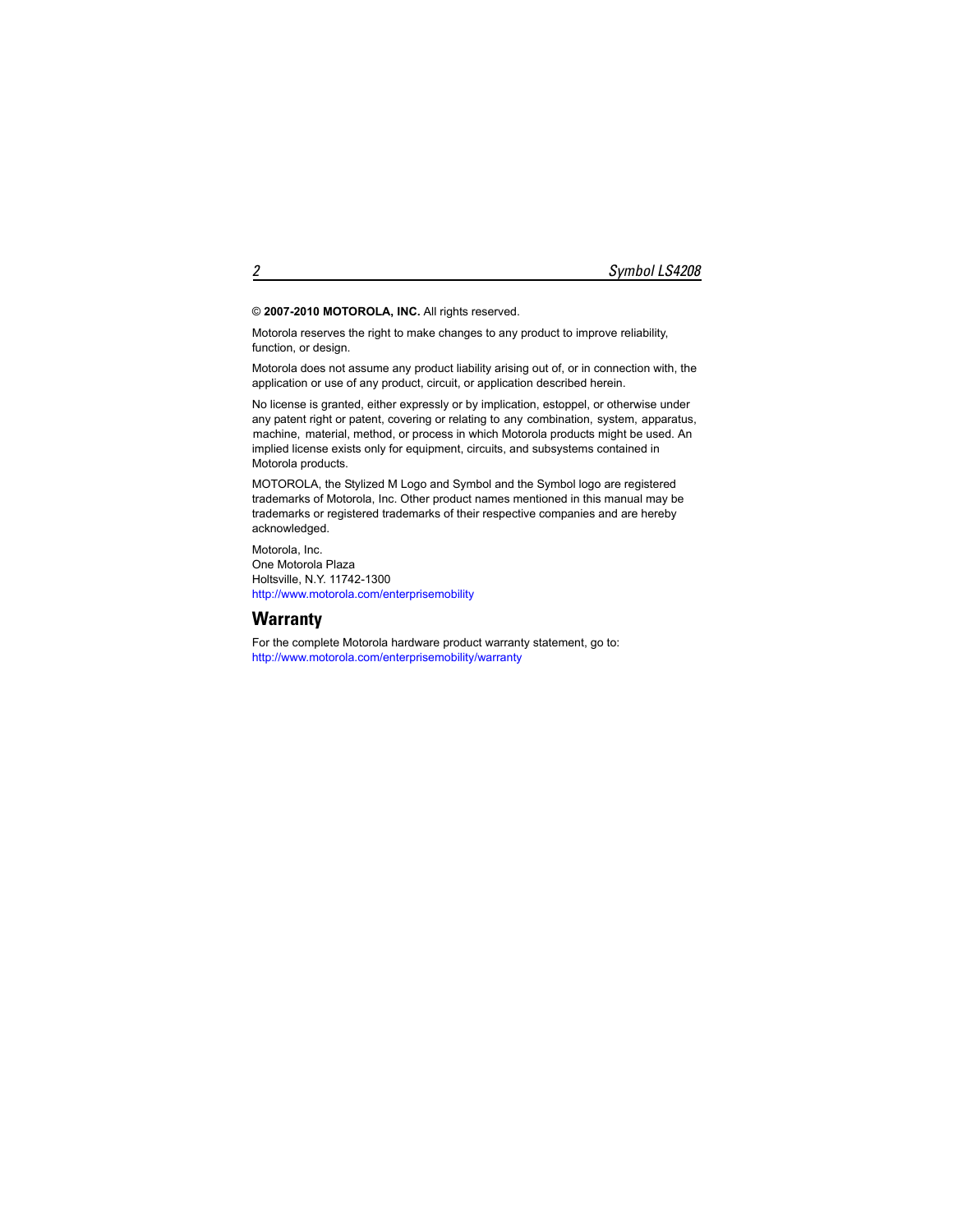## **Introduction**

The Symbol LS4208 scanner combines excellent scanning performance and advanced ergonomics to provide the best value in a lightweight laser scanner. Whether used as a hand-held scanner or in hands-free mode in a stand, the scanner ensures comfort and ease of use for extended periods of time. Before programming the scanner, scan the appropriate bar code(s), beginning on [page 7,](#page-6-0) to communicate with the host.

## **Parts**



#### **Inserting and Removing the Interface Cable**

To connect the interface cable, insert the interface cable's modular connector into the cable interface port.

To remove the interface cable, unplug the installed cable's modular connector by depressing the connector clip with the tip of a screwdriver.

## **Aiming**

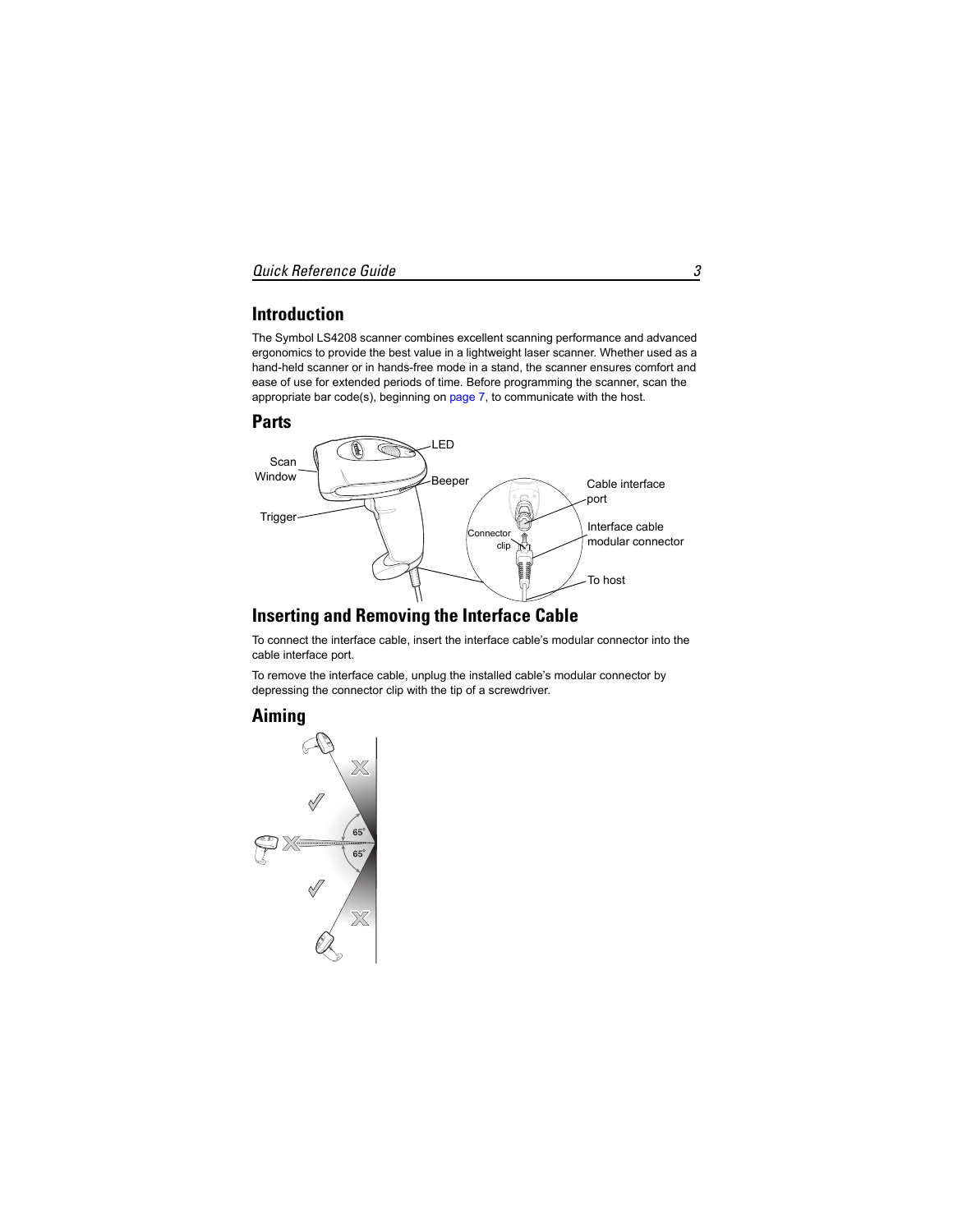

## **Beeper Definitions**

The scanner issues different beep sequences and patterns to indicate status. The table below defines beep sequences that occur during both normal scanning and while programming the scanner.

| <b>Beeper Sequence</b>         | Indication                                                                                                                                                                                                                                                                                    |
|--------------------------------|-----------------------------------------------------------------------------------------------------------------------------------------------------------------------------------------------------------------------------------------------------------------------------------------------|
| <b>Standard Use</b>            |                                                                                                                                                                                                                                                                                               |
| Low/medium/high beep           | Power up.                                                                                                                                                                                                                                                                                     |
| Short high beep                | A bar code symbol was decoded (if decode beeper is<br>enabled).                                                                                                                                                                                                                               |
| 4 long low beeps               | A transmission error was detected in a scanned symbol.<br>The data is ignored. This occurs if a unit is not properly<br>configured. Check option setting.                                                                                                                                     |
| 5 low beeps                    | Conversion or format error.                                                                                                                                                                                                                                                                   |
| Lo/hi/lo beep                  | ADF transmit error.                                                                                                                                                                                                                                                                           |
| Hi/hi/hi/lo beep               | RS-232 receive error.                                                                                                                                                                                                                                                                         |
| <b>Parameter Menu Scanning</b> |                                                                                                                                                                                                                                                                                               |
| Short high beep                | Correct entry scanned or correct menu sequence<br>performed.                                                                                                                                                                                                                                  |
| .                              | $\sim$ . $\sim$ . $\sim$ . $\sim$ . $\sim$ . $\sim$ . $\sim$ . $\sim$ . $\sim$ . $\sim$ . $\sim$ . $\sim$ . $\sim$ . $\sim$ . $\sim$ . $\sim$ . $\sim$ . $\sim$ . $\sim$ . $\sim$ . $\sim$ . $\sim$ . $\sim$ . $\sim$ . $\sim$ . $\sim$ . $\sim$ . $\sim$ . $\sim$ . $\sim$ . $\sim$ . $\sim$ |

| Lo/hi beep | Input error, incorrect bar code or "Cancel" scanned, wrong<br>entry, incorrect bar code programming sequence; remain<br>in program mode. |
|------------|------------------------------------------------------------------------------------------------------------------------------------------|
| Hi/lo beep | Keyboard parameter selected. Enter value using bar code<br>keypad.                                                                       |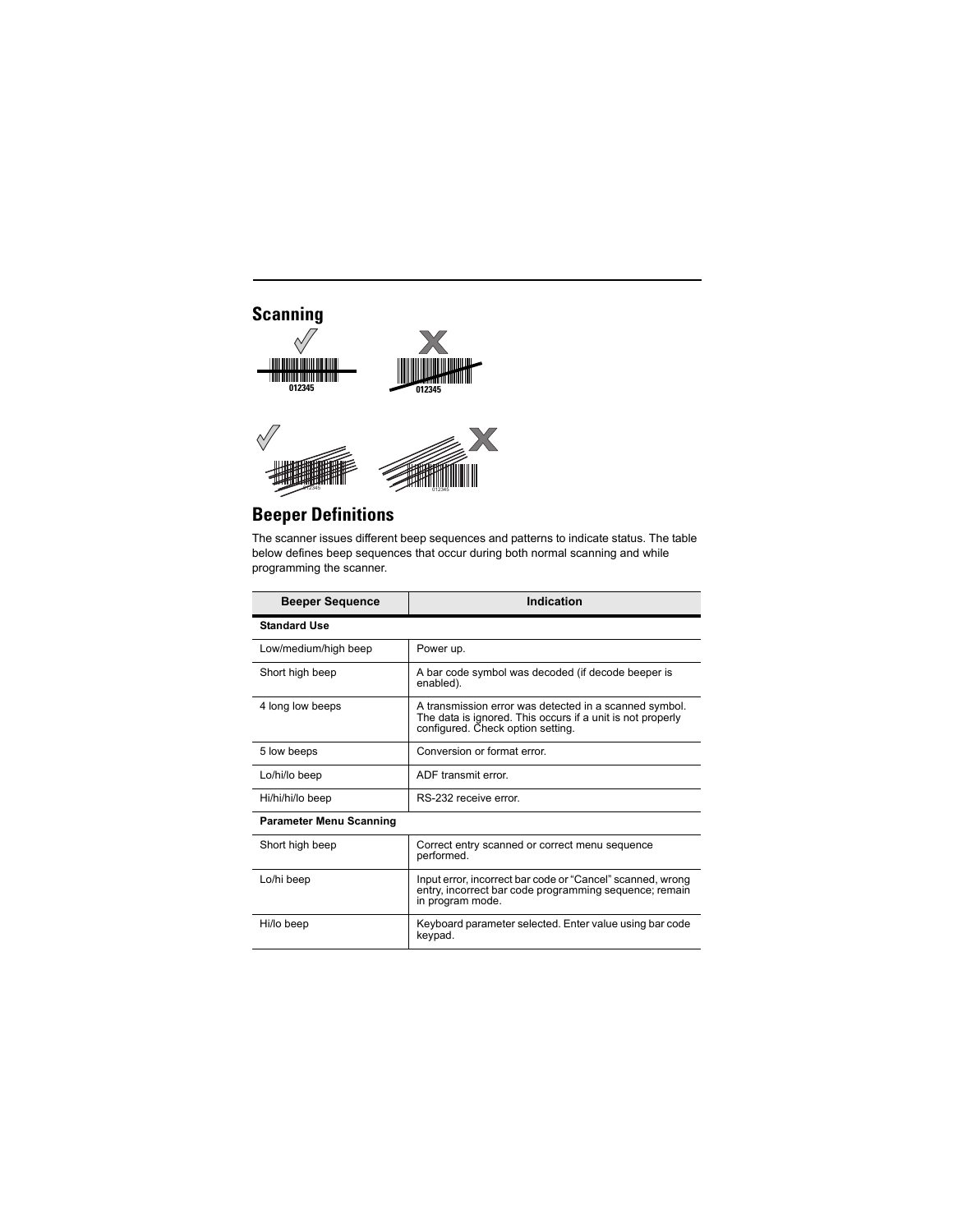| <b>Beeper Sequence</b> | Indication                                                           |
|------------------------|----------------------------------------------------------------------|
| Hi/lo/hi/lo beep       | Successful program exit with change in the parameter<br>setting.     |
| Low/hi/low/hi beep     | Out of host parameter storage space. Scan Set Defaults<br>on page 7. |

#### **Code 39 Buffering**

| Hi/lo beep               | New Code 39 data was entered into the buffer.                                                  |
|--------------------------|------------------------------------------------------------------------------------------------|
| 3 Beeps - long high beep | Code 39 buffer is full.                                                                        |
| Lo/hi/lo beep            | The Code 39 buffer was erased or there was an attempt to<br>clear or transmit an empty buffer. |
| Lo/hi beep               | A successful transmission of buffered data.                                                    |

#### **Host Specific**

USB only

| 4 short high beeps                                                    | Scanner has not completed initialization. Wait several<br>seconds and scan again.                                                                                                |
|-----------------------------------------------------------------------|----------------------------------------------------------------------------------------------------------------------------------------------------------------------------------|
| Scanner gives a power-up<br>beep after scanning a USB<br>Device Type. | Communication with the bus must be established before<br>the scanner can operate at the highest power level.                                                                     |
| This power-up beep occurs<br>more than once.                          | The USB bus may put the scanner in a state where power<br>to the scanner is cycled on and off more than once. This is<br>normal and usually happens when the host PC cold boots. |
| $P^2-232$ only                                                        |                                                                                                                                                                                  |

| $110 - 202$ $011$ |                                                                             |
|-------------------|-----------------------------------------------------------------------------|
| 1 short high beep | A <bel> character is received and Beep on <bel> is<br/>enabled.</bel></bel> |

#### **LED Definitions**

In addition to beeper sequences, the scanner communicates with the user using a two-color LED display. The table below defines LED colors that display during scanning.

| LED   | Indication                                                                     |  |
|-------|--------------------------------------------------------------------------------|--|
| Off   | No power is applied to the scanner, or the scanner is on and ready to<br>scan. |  |
| Green | A bar code was successfully decoded.                                           |  |
| Red   | A data transmission error or scanner malfunction occurred.                     |  |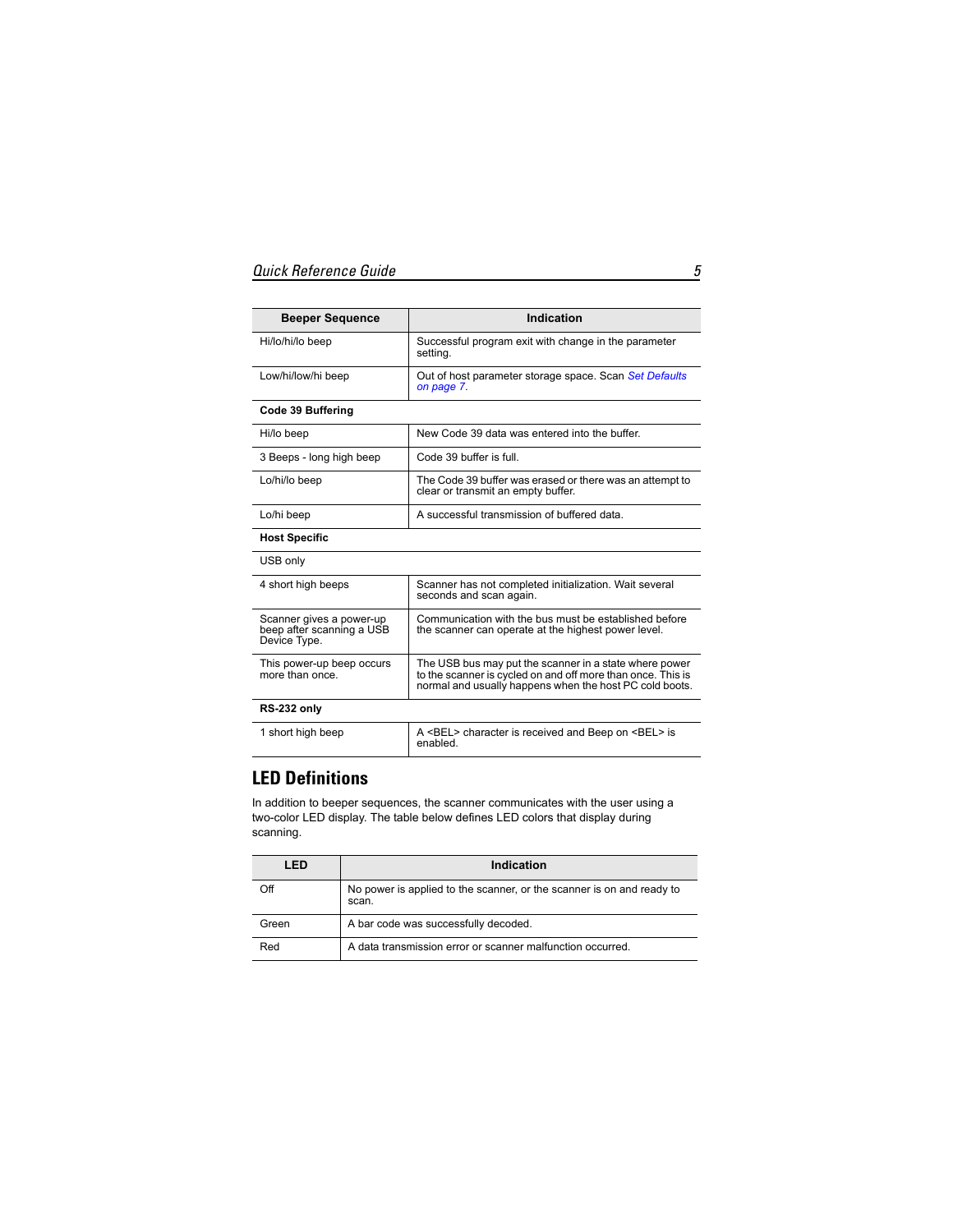## **Troubleshooting**

| Problem                                                     | <b>Possible Cause</b>                                             | <b>Possible Solutions</b>                                                                                                                                                                                                                                                                                                                                                                                                                                                                                                                     |  |
|-------------------------------------------------------------|-------------------------------------------------------------------|-----------------------------------------------------------------------------------------------------------------------------------------------------------------------------------------------------------------------------------------------------------------------------------------------------------------------------------------------------------------------------------------------------------------------------------------------------------------------------------------------------------------------------------------------|--|
| Nothing happens<br>when the trigger is<br>pulled.           | No power to the<br>scanner.                                       | Check the system power. Ensure the power<br>supply is connected if the configuration<br>requires a power supply.                                                                                                                                                                                                                                                                                                                                                                                                                              |  |
|                                                             | Interface/power<br>cables are loose.                              | Check for loose cable connections.                                                                                                                                                                                                                                                                                                                                                                                                                                                                                                            |  |
| Laser comes on,<br>but symbol does<br>not decode.           | Scanner is not<br>programmed for<br>the correct bar<br>code type. | Ensure the scanner is programmed to read<br>the type of bar code scanned.<br>Refer to the Symbol LS4208 Product<br>Reference Guide, p/n 72E-69413-xx, for<br>more information.                                                                                                                                                                                                                                                                                                                                                                |  |
|                                                             | Bar code symbol is<br>unreadable.                                 | Check the symbol to ensure it is not defaced.<br>Try scanning test symbols of the same bar<br>code type.                                                                                                                                                                                                                                                                                                                                                                                                                                      |  |
|                                                             | Distance between<br>scanner and bar<br>code is incorrect.         | Move the scanner closer to or further from<br>the bar code.                                                                                                                                                                                                                                                                                                                                                                                                                                                                                   |  |
| Symbol is decoded<br>but not transmitted<br>to the host.    | Scanner is not<br>programmed for<br>the correct host<br>type.     | Scan the appropriate host type bar code.                                                                                                                                                                                                                                                                                                                                                                                                                                                                                                      |  |
| Scanned data is<br>incorrectly<br>displayed on the<br>host. | Scanner is not<br>programmed to<br>work with the host.            | Ensure proper host is selected.<br>Check the scanner's host type parameters or<br>editing options.<br>For RS-232, ensure the scanner's<br>communication parameters match the host's<br>settings.<br>For a keyboard wedge configuration, ensure<br>the system is programmed for the correct<br>keyboard type, and the CAPS LOCK key is<br>off.<br>Ensure editing options (e.g., UPC-E to<br>UPC-A conversion) are properly<br>programmed.<br>Refer to the Symbol LS4208 Product<br>Reference Guide, p/n 72E-69413-xx, for<br>more information. |  |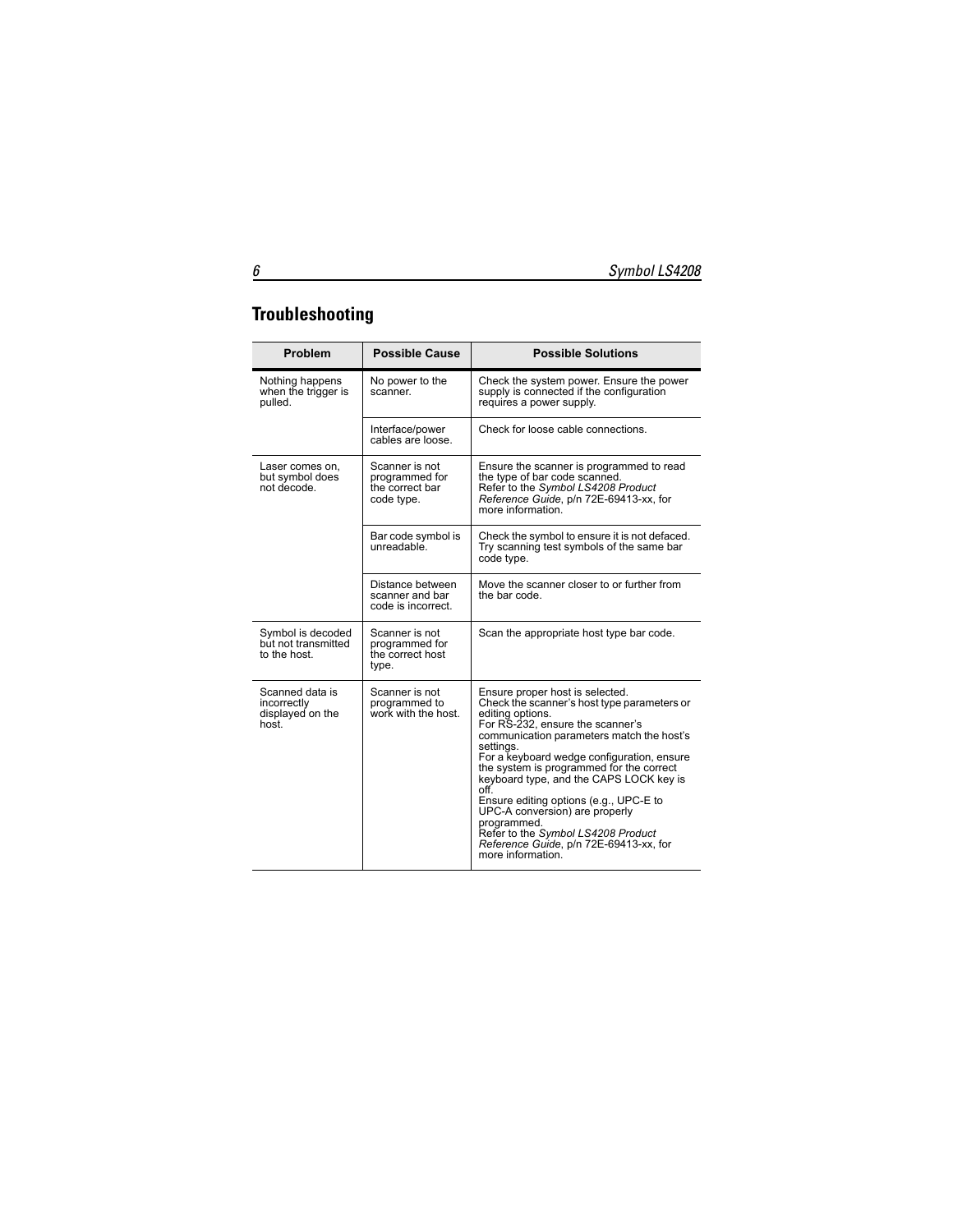<span id="page-6-0"></span>Following are some frequently used programming bar codes.



*NOTE* For additional host types, refer to the *Symbol LS4208 Product Reference Guide*, p/n 72E-69413-xx, available at: http://www.motorola.com/enterprisemobility/manuals.

#### <span id="page-6-1"></span>**Set Defaults**

Scan **SET DEFAULTS** to set all parameters to their default values.



## **Scanning Modes**

Scan the appropriate bar code below to determine the scanning pattern.

- **SINGLE LINE ONLY** No up and down scan line movement (no raster).
- **MULTI-LINE SMART RASTER** The scan line begins as a single line and moves up and down (rasters) when a partial scan of a bar code is detected, or no bar code is decoded 500 ms after the trigger is pulled.
- **MULTI-LINE ALWAYS RASTER** (default) Rastering (up and down scan line movement) begins immediately.





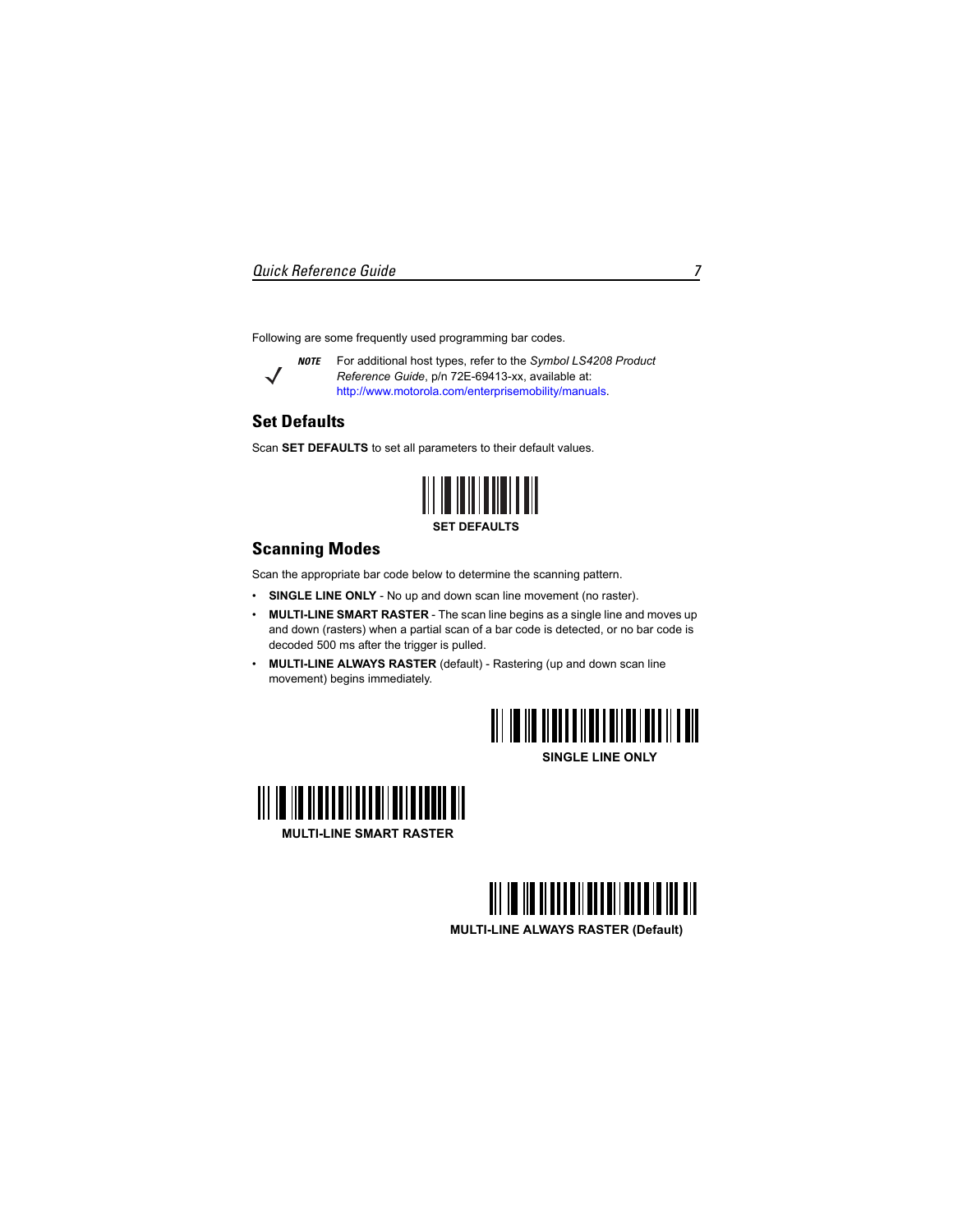## **Host Type**

If a Synapse cable is used (i.e., part number STIxx-xxxx), the scanner autodetects the Synapse cable and there is no need to scan bar codes to enable the Synapse host.

If a USB interface is used, the scanner autodetects the USB and defaults to the HID keyboard interface. See [page 10](#page-9-0) to select the IBM hand-held host type. Refer to the *Symbol LS4208 Product Reference Guide*, p/n 72E-69413-xx, for additional USB host types.

If a Keyboard Wedge, RS-232, Wand Emulation, Scanner Emulation, or IBM 46XX is used, the appropriate host type must be scanned. Select the appropriate host type from the bar codes that follow.

*Keyboard Wedge Host Type*



*Country Keyboard Types (Country Codes)*









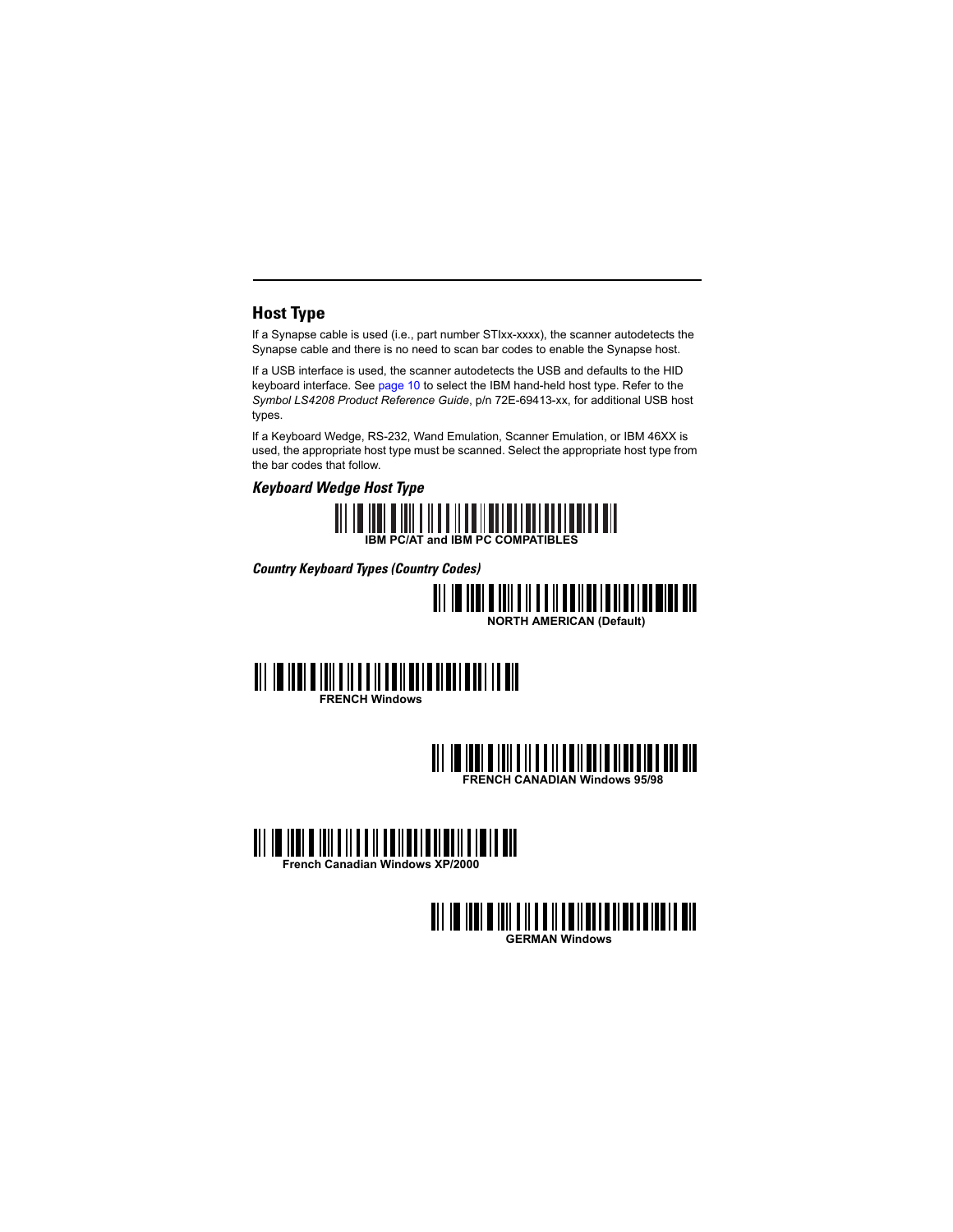



**ITALIAN Windows**



## **UK ENGLISH Windows**





*RS-232 Host Types*



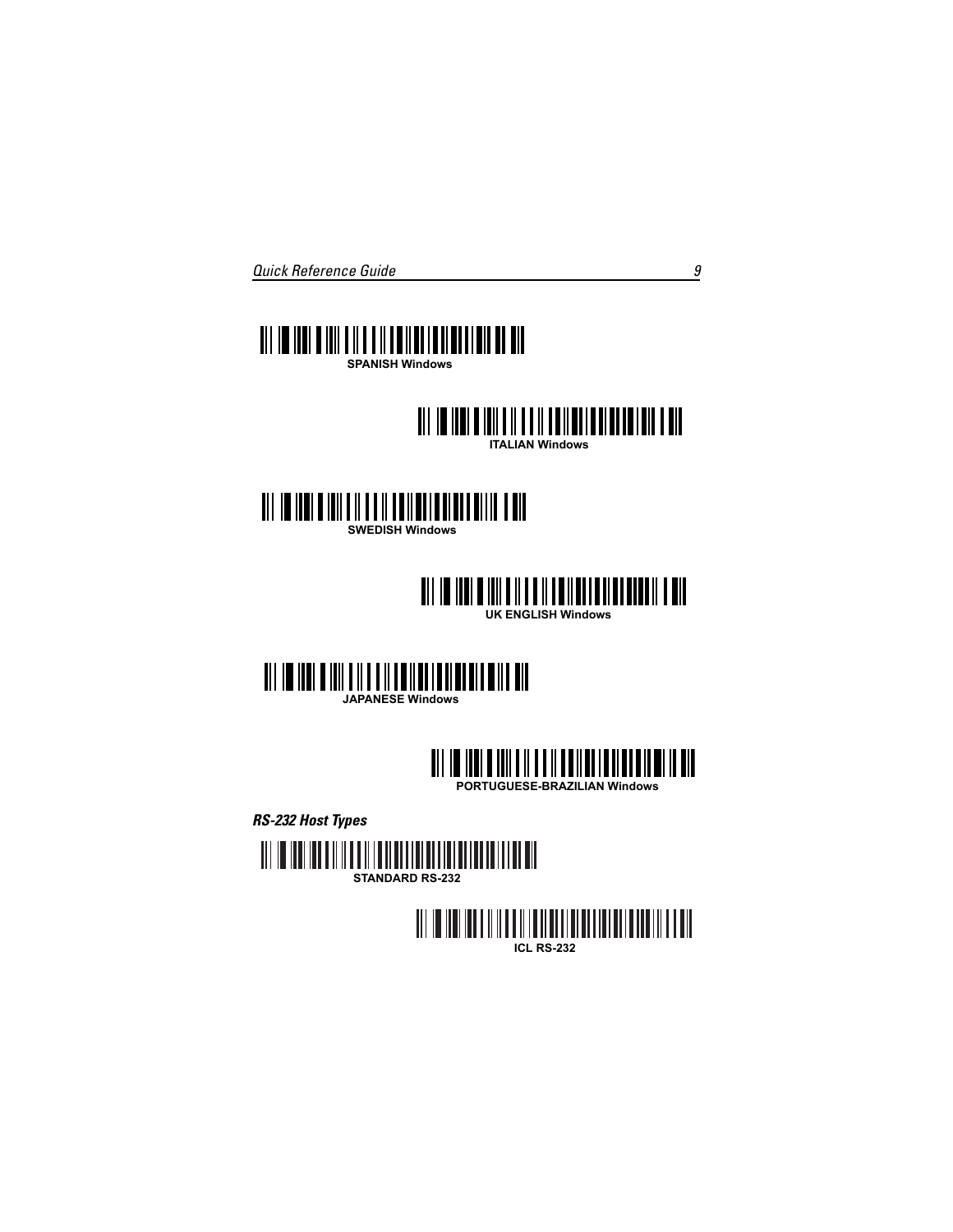#### <u> Ali di bolimba</u> I III III III III **NIXDORF RS-232 MODE A**





## **OPOS/JPOS**





**IBM HAND-HELD USB**

<span id="page-9-0"></span>*IBM 46XX Host Types*



**PORT 5B**

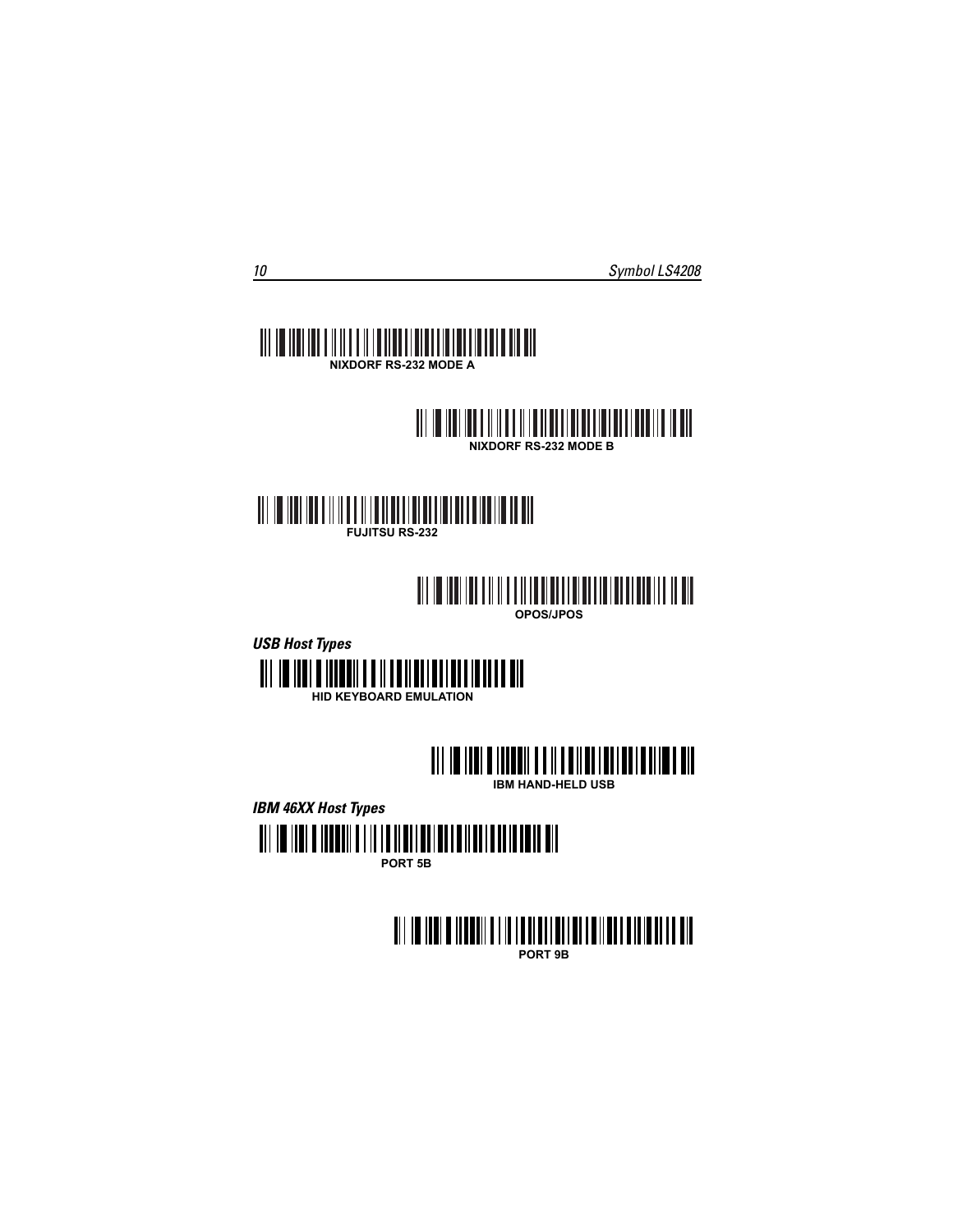## *Wand Emulation Host Type* **SYMBOL WAND**

Many Wand hosts require input as Code 39 data. Scan the following bar codes to enable or disable transmission of data to the Wand host as Code 39 data.





**DISABLE CONVERT TO CODE 39 FOR WAND HOST (Default)** 

## *Scanner Emulation Host Type*

Scan the bar code below to enable the Scanner Emulation host.

# **ENABLE SCANNER EMULATION HOST**

#### *Carriage Return/Line Feed*

To append a carriage return/line feed to all transmitted data, scan the following bar codes in the order shown. To cancel this operation, the **SET DEFAULTS** bar code on [page 7,](#page-6-1) or refer to the *Symbol LS4208 Product Reference Guide*.





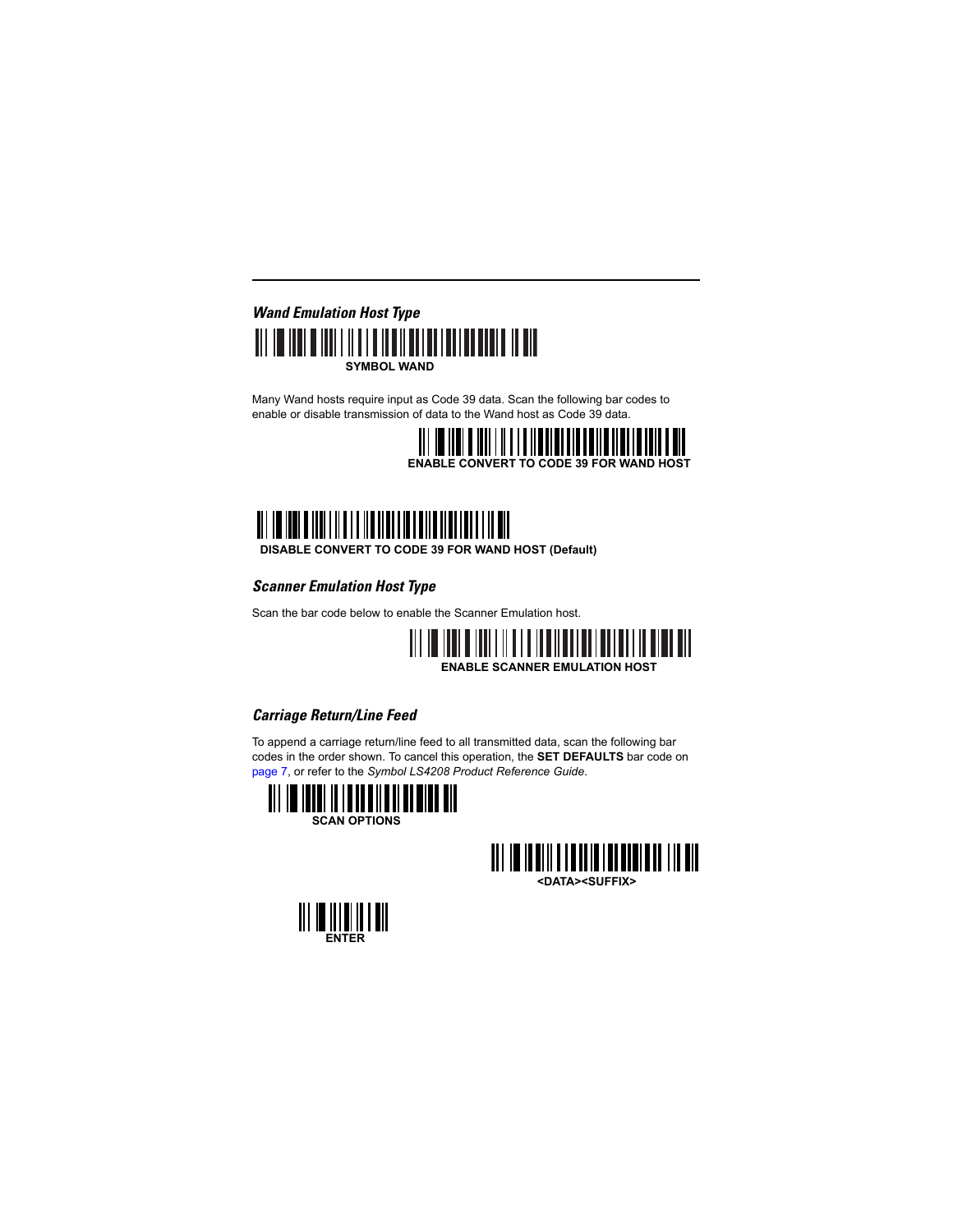#### **Ergonomic Recommendations**



**CAUTION** In order to avoid or minimize the potential risk of ergonomic injury follow the recommendations below. Consult with your local Health & Safety Manager to ensure that you are adhering to your company's safety programs to prevent employee injury.

- Reduce or eliminate repetitive motion
- Maintain a natural position
- Reduce or eliminate excessive force
- Keep objects that are used frequently within easy reach
- Perform tasks at correct heights
- Reduce or eliminate vibration
- Reduce or eliminate direct pressure
- Provide adjustable workstations
- Provide adequate clearance
- Provide a suitable working environment
- Improve work procedures.

#### **Regulatory Information**

Symbol Technologies, Inc. the Enterprise Mobility business of Motorola, Inc. ("Motorola").

All Symbol devices are designed to be compliant with rules and regulations in locations they are sold and will be labeled as required.

Any changes or modifications to Symbol Technologies equipment, not expressly approved by Symbol Technologies, could void the user's authority to operate the equipment.

[Local language translations are available at the following web site:](http://www.motorola.com/enterprisemobility/support)  http://www.motorola.com/enterprisemobility/support.

## **Power Supply**

Use ONLY a LISTED Motorola, Type no. 50-14000 (5Vdc/ 850mA), or PWRS-14000 (5Vdc/ 850mA), Direct Plug-In Power supply, marked Class 2 or LPS (IEC60950-1, SELV). Use of alternative Power Supply will invalidate any approvals given to this unit and may be dangerous.

Verwenden Sie NUR von Motorola GELISTETE Direct Plug-In-Netzteile mit der Typennummer 50-14000 (5 VDC/850 mA) oder PWRS-14000 (5 VDC/850 mA), die als Klasse 2 oder LPS (IEC60950-1, SELV) gekennzeichnet sind. Bei Verwendung eines anderen Netzteils werden alle für das Gerät gewährten Genehmigungen außer Kraft gesetzt, und der Betrieb kann gefährlich sein.

#### **Radio Frequency Interference Requirements-FCC**



Note: This equipment has been tested and found to comply with the limits for a Class B digital device, pursuant to Part 15 of the FCC rules. These limits are designed to provide reasonable protection against harmful interference in a residential installation. This equipment generates, uses, and can radiate radio frequency energy and, if not installed and used in accordance with the

instruction manual, may cause harmful interference to radio communications. However there is no guarantee that interference will not occur in a particular installation. If the equipment does cause harmful interference to radio or television reception, which can be determined by turning the equipment off and on, the user is encouraged to try to correct the interference by one or more of the following measures:

- Re-orient or relocate the receiving antenna.
- Increase the separation between the equipment and receiver.
- Connect the equipment into an outlet on a circuit different from that to which the receiver is connected.
- Consult the dealer or an experienced radio/TV technician for help.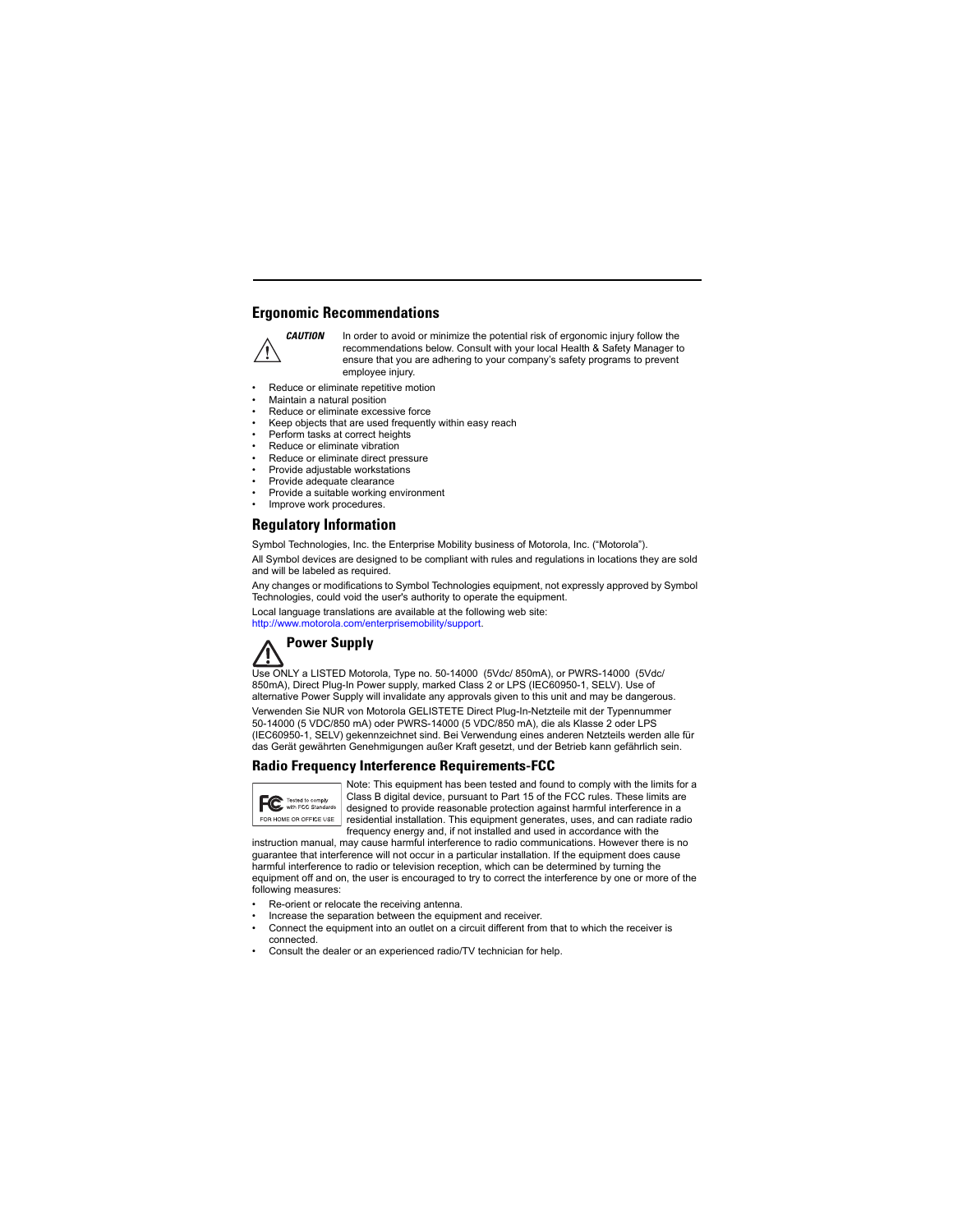#### *Radio Frequency Interference Requirements-Canada*

This Class B digital apparatus complies with Canadian ICES-003. Cet appareil numérique de la classe B est conforme à la norme NMB-003 du Canada.

# **Marking and European Economic Area (EEA)**

#### *Statement of Compliance*

Symbol Technologies, Inc., hereby, declares that this device is in compliance with the essential requirements and other relevant provisions of Directives 1999/5/EC, 89/336/EEC and 73/23/EEC. Declaration of Conformities may be obtained from http://www.motorola.com/doc.

#### **Japan (VCCI) - Voluntary Control Council for Interference**

この装置は、情報処理装置等電波障害自主規制協議会(VCCI) の基準に基づくクラス B情 報技術装置です。この装置は、 家庭環境で使用することを目的としていますが、この装置がラ ジオやテレビジョン受信機に近接して使用されると、 受信障害を引き起こすことがあります。 取扱説明書に従って正しい取り扱いをして下さい。

This is a Class B product based on the standard of the Voluntary Control Council for Interference from Information Technology Equipment (VCCI). If this is used near a radio or television receiver in a domestic environment, it may cause radio interference. Install and use the equipment according to the instruction manual.

#### **Laser Devices**



COMPLIES WITH 21CFR1040.10 AND 1040.11 EXCEPT FOR DEVIATIONS PURSUANT TO LASER NOTICE NO. 50, DATED JUNE 24, 2007 AND IEC 60825-1 (Ed. 2.0), EN60825-1:2007. The laser classification is marked on one of the labels on the device.

Class 1 Laser devices are not considered to be hazardous when used for their intended purpose. The following statement is required to comply with US and international regulations:



**CAUTION** Use of controls, adjustments or performance of procedures other than those specified herein may result in hazardous laser light exposure.

Class 2 laser scanners use a low power, visible light diode. As with any very bright light source, such as the sun, the user should avoid staring directly into the light beam. Momentary exposure to a Class 2 laser is not known to be harmful.

#### *Scanner Labeling*



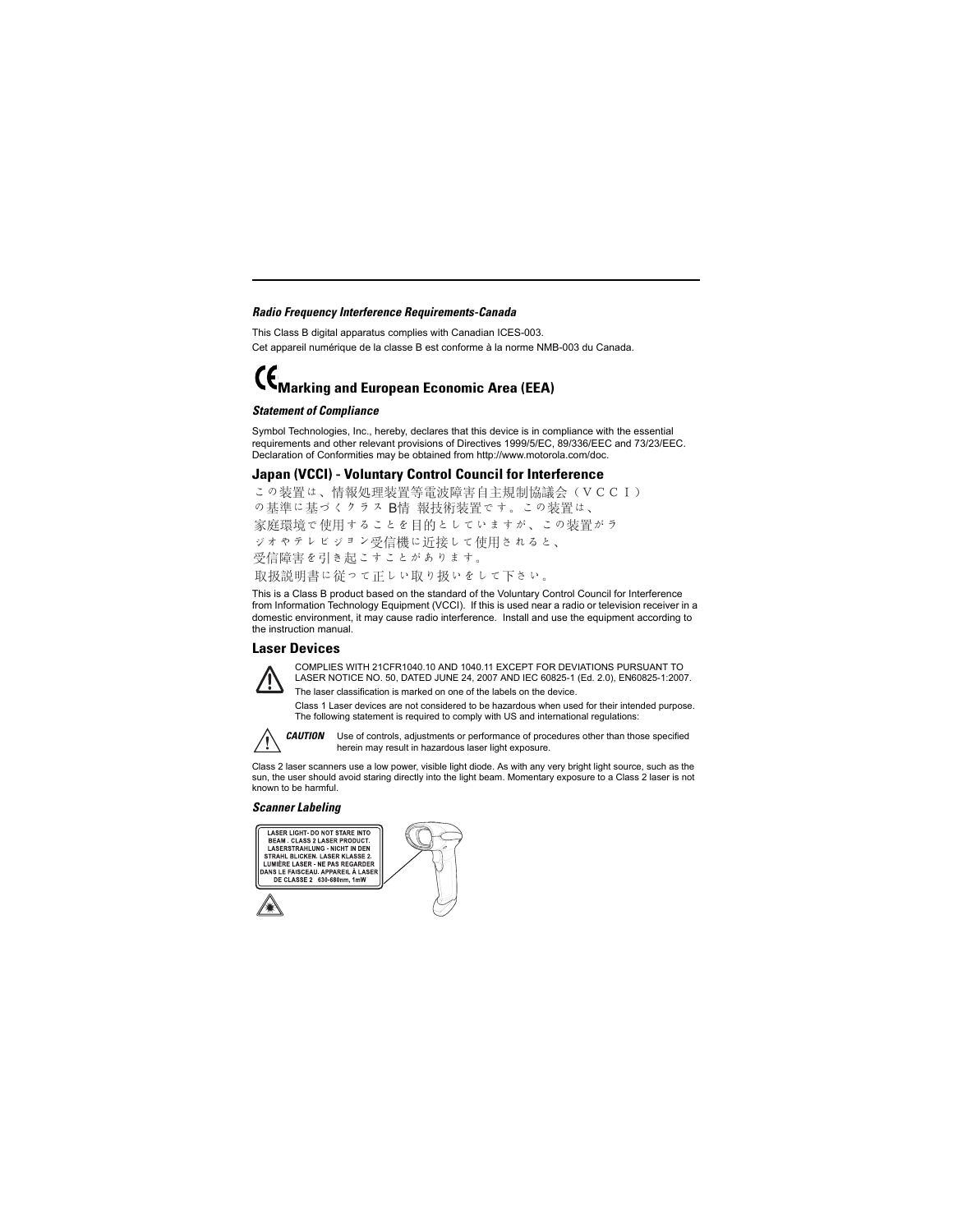#### **Laser Labels**

**ENGLISH**

|                                                                                                                                        | In accordance with IEC60825-1 and EN60825, the following<br>information is provided to the user:                                                  |                                                                                       |                                                                                                                                                                           |                |
|----------------------------------------------------------------------------------------------------------------------------------------|---------------------------------------------------------------------------------------------------------------------------------------------------|---------------------------------------------------------------------------------------|---------------------------------------------------------------------------------------------------------------------------------------------------------------------------|----------------|
| <b>ENGLISH</b><br>CLASS <sub>1</sub><br>CLASS <sub>2</sub><br>DO NOT STARE INTO BEAM<br>CLASS 2 LASER PRODUCT<br><b>DANISH / DANSK</b> | CLASS 1 LASER PRODUCT<br><b>LASER LIGHT</b>                                                                                                       | <b>HEBREW</b><br><b>ITALIAN / ITALIANO</b>                                            | מוצר לייזר רמה 1<br>אור לייזר<br>אין להביט אל תוך הזרם<br>מוצר לייזר רמה 2                                                                                                | רמה 1<br>רמה 2 |
| KLASSE 1<br>KLASSE <sub>2</sub><br><b>DUTCH / NEDERLANDS</b>                                                                           | KLASSE 1 LASERPRODUKT<br>LASERLYF<br>KLASSE 2 LASERPRODUKT<br>KLASSE-1 LASERPRODUKT                                                               | NON FISSARE IL<br>RAGGIOPRODOTTO<br>AL LASER DI CLASSE 2<br><b>NORWEGIAN / NORSK</b>  | SE IKKE IND I STRÅLEN                                                                                                                                                     |                |
| KLASSE <sub>2</sub><br>LASERPRODUKT.                                                                                                   | LASERLICHT<br>NIET IN STRAAL STAREN<br>KLASSE-2 LASERPRODUKT                                                                                      |                                                                                       |                                                                                                                                                                           |                |
| <b>FINNISH / SUOMI</b><br>C<br>CLASSE 1<br>CLASSE <sub>2</sub>                                                                         | <b>LASERVALO</b><br>ĀLĀ TUIJOTA SÄDETTĀ<br>LUOKKA 2 LASERTUOTE<br>PRODUIT LASER DE CLASSE 1<br>LUMIERE LASER<br>NE PAS REGARDER LE RAYON FIXEMENT | <b>PORTUGUESE / PORTUGUÊ</b><br>CLASSE 1<br>CLASSE <sub>2</sub><br>CLASE 1<br>CLASE 2 | PRODUTO LASER DA CLASSE 1<br>LUZ DE LASER NÃO FIXAR O RAIO LUMINOSO<br>PRODUTO LASER DA CLASSE 2<br>PRODUCTO LASER DE LA CLASE 1<br>LUZ LASER<br>NO MIRE FIJAMENTE EL HAZ |                |
| KLASSE 1<br>KLASSE <sub>2</sub>                                                                                                        | PRODUIT LASER DE CLASSE 2<br>LASERPRODUKT DER KLASSE 1<br>LASERSTRAHLEN<br>NICHT DIREKT IN DEN LASERSTRAHL SCHAUEN<br>LASERPRODUKT DER KLASSE 2   | <b>SWEDISH / SVENSKA</b>                                                              | PRODUIT LASER DE CLASSE 2                                                                                                                                                 |                |
| JAPANESE / 日本語<br>クラス2 レーザ光線                                                                                                           | クラス1 クラス1 レーザ製品<br>光線を直視しないでください<br>クラス2 レーザ製品                                                                                                    | KOREAN / 한국어<br>1등급<br>2등급                                                            | 1등급 레이저 제품<br>레이저 광선<br>이 광선을 주시하지 마십시오.<br>2등급 레이저 제품                                                                                                                    |                |
| CHINESE / 简体中文<br>类<br>举<br>I<br>激光                                                                                                    | 1 类激光产品<br>切勿注视光束<br>2 类激光产品                                                                                                                      |                                                                                       |                                                                                                                                                                           |                |



**JA** クク

cн  $\frac{1}{2}$ 

## **Waste Electrical and Electronic Equipment (WEEE)**

**Bulgarish:** За клиенти от ЕС: След края на полезния им живот всички продукти трябва да се връщат на Motorola за рециклиране. За информация относно връщането на продукти, моля отидете на адрес: http://www.motorola.com/recycling/weee.

**Čeština:** Pro zákazníky z EU: Všechny produkty je nutné po skonèení jejich životnosti vrátit spoleènosti Motorola k recyklaci. Informace o zpùsobu vrácení produktu najdete na webové stránce: http://www.motorola.com/recycling/weee.

**Dansk:** Til kunder i EU: Alle produkter skal returneres til Motorola til recirkulering, når de er udtjent. Læs oplysningerne om returnering af produkter på: http://www.motorola.com/recycling/weee.

**Deutsch:** Für Kunden innerhalb der EU: Alle Produkte müssen am Ende ihrer Lebensdauer zum Recycling an Motorola zurückgesandt werden. Informationen zur Rücksendung von Produkten finden Sie unter http://www.motorola.com/recycling/weee.

**Ελληνικά:** Για πελάτες στην Ε.Ε.: Όλα τα προϊόντα, στο τέλος της διάρκειας ζωής τους, πρέπει να επιστρέφονται στην Motorola για ανακύκλωση. Για περισσότερες πληροφορίες σχετικά με την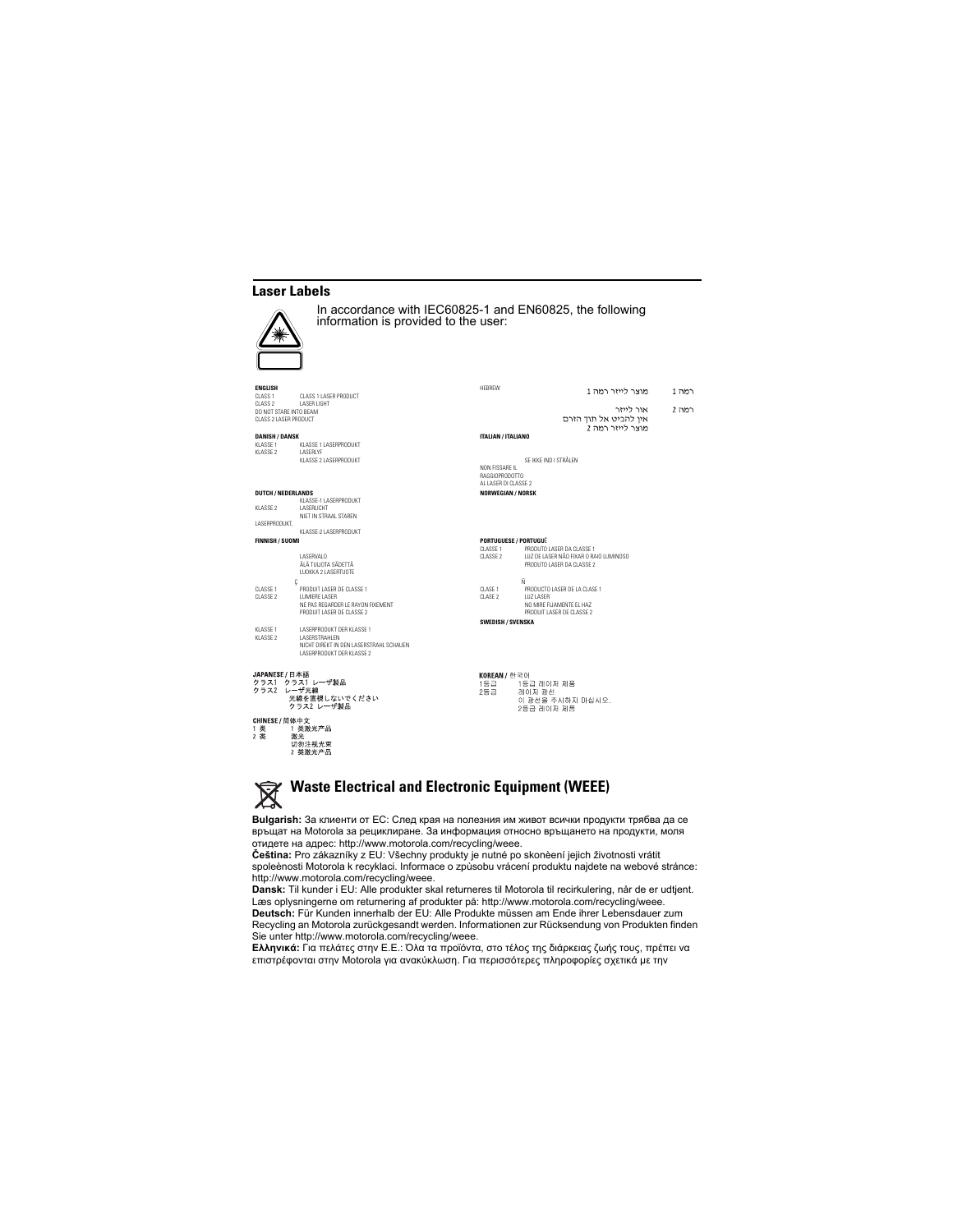επιστροφή ενός προϊόντος, επισκεφθείτε τη διεύθυνση http://www.motorola.com/recycling/weee στο Διαδίκτυο.

**Eesti:** EL klientidele: kõik tooted tuleb nende eluea lõppedes tagastada taaskasutamise eesmärgil Motorola'ile. Lisainformatsiooni saamiseks toote tagastamise kohta külastage palun aadressi: http://www.motorola.com/recycling/weee.

**English:** For EU Customers: All products at the end of their life must be returned to Motorola for recycling. For information on how to return product, please go to:

http://www.motorola.com/recycling/weee.

**Español:** Para clientes en la Unión Europea: todos los productos deberán entregarse a Motorola al final de su ciclo de vida para que sean reciclados. Si desea más información sobre cómo devolver un producto, visite: http://www.motorola.com/recycling/weee.

**Français:** Clients de l'Union Européenne : Tous les produits en fin de cycle de vie doivent être retournés à Motorola pour recyclage. Pour de plus amples informations sur le retour de produits, consultez : http://www.motorola.com/recycle/weee.

**Italiano:** per i clienti dell'UE: tutti i prodotti che sono giunti al termine del rispettivo ciclo di vita devono essere restituiti a Motorola al fine di consentirne il riciclaggio. Per informazioni sulle modalità di restituzione, visitare il seguente sito Web: http://www.motorola.com/recycling/weee.

**Latviešu:** ES klientiem: visi produkti pēc to kalpošanas mūža beigām ir jānogādā atpakaļ Motorola otrreizējai pārstrādei. Lai iegūtu informāciju par produktu nogādāšanu Motorola, lūdzu, skatiet: http://www.motorola.com/recycling/weee.

**Lietuvių:** ES vartotojams: visi gaminiai, pasibaigus jų eksploatacijos laikui, turi būti grąžinti utilizuoti į kompaniją "Motorola". Daugiau informacijos, kaip grąžinti gaminį, rasite:

http://www.motorola.com/recycling/weee.

**Magyar:** Az EU-ban vásárlóknak: Minden tönkrement terméket a Motorola vállalathoz kell eljuttatni újrahasznosítás céljából. A termék visszajuttatásának módjával kapcsolatos tudnivalókért látogasson el a http://www.motorola.com/recycling/weee weboldalra.

**Malti:** Għal klijenti fl-UE: il-prodotti kollha li jkunu waslu fl-aħħar tal-ħajja ta' l-użu tagħhom, iridu jiġu rritornati għand Motorola għar-riċiklaġġ. Għal aktar tagħrif dwar kif għandek tirritorna l-prodott, jekk jogħġbok żur: http://www.motorola.com/recycling/weee.

**Nederlands:** Voor klanten in de EU: alle producten dienen aan het einde van hun levensduur naar Motorola te worden teruggezonden voor recycling. Raadpleeg

http://www.motorola.com/recycling/weee voor meer informatie over het terugzenden van producten. **Polski:** Klienci z obszaru Unii Europejskiej: Produkty wycofane z eksploatacji nale¿y zwróciæ do firmy Motorola w celu ich utylizacji. Informacje na temat zwrotu produktów znajduj<sup>1</sup> siê na stronie internetowej http://www.motorola.com/recycling/weee.

**Português:** Para clientes da UE: todos os produtos no fim de vida devem ser devolvidos à Motorola para reciclagem. Para obter informações sobre como devolver o produto, visite: http://www.motorola.com/recycling/weee.

**Românesc** Pentru clienţii din UE: Toate produsele, la sfârşitul duratei lor de funcţionare, trebuie returnate la Motorola pentru reciclare. Pentru informatii despre returnarea produsului, accesati: http://www.motorola.com/recycling/weee.

**Slovenski:** Za kupce v EU: vsi izdelki se morajo po poteku življenjske dobe vrniti podjetju Motorola za reciklažo. Za informacije o vračilu izdelka obiščite: http://www.motorola.com/recycling/weee. **Slovenčina:** Pre zákazníkov z krajín EU: Všetky výrobky musia byť po uplynutí doby ich životnosti vrátené spoločnosti Motorola na recykláciu. Bližšie informácie o vrátení výrobkov nájdete na: http://www.motorola.com/recycling/weee.

**Suomi:** Asiakkaat Euroopan unionin alueella: Kaikki tuotteet on palautettava kierrätettäväksi Motorola-yhtiöön, kun tuotetta ei enää käytetä. Lisätietoja tuotteen palauttamisesta on osoitteessa http://www.motorola.com/recycling/weee.

**Svenska:** För kunder inom EU: Alla produkter som uppnått sin livslängd måste returneras till Motorola för återvinning. Information om hur du returnerar produkten finns på http://www.motorola.com/recycling/weee.

**Türkçe:** AB Müşterileri için: Kullanım süresi dolan tüm ürünler geri dönüştürme için Motorola'ya iade edilmelidir. Ürünlerin nasıl iade edileceği hakkında bilgi için lütfen şu adresi ziyaret edin: http://www.motorola.com/recycling/weee.